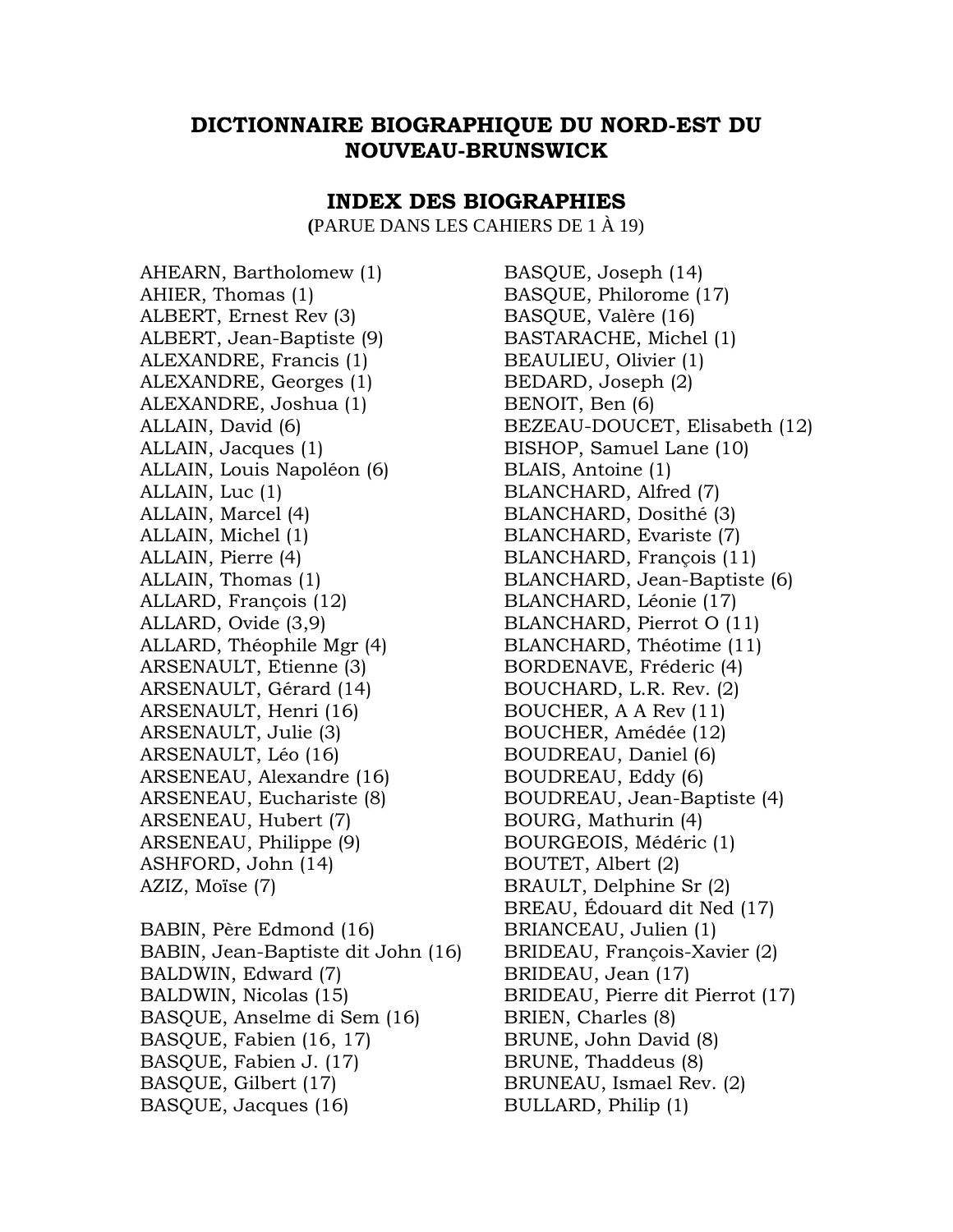BURBRIDGE, Richard (10) BURNS, Kennedy (3) BURKE, William (5) BUTEAU, François-Xavier (2) BUTLER, John (1) BUTTIMER, James (6) CABOT, Thomas (11) CAISSIE, Joseph (2) CAMBRIGUE, Louis (5) CAMPBELL, Murdock (2) CAPLAN, Guillaume (9) CAREY ou Kerry, Sévérin (16) CARRIÈRE, Samuel Rev (2) CHAUVIN, Philémon (2) CHIASSON, André (9) CHIASSON, Azade (13) CHIASSON, Clément (12) CHIASSON, Père Elphège (17) CHIASSON, Jean-Paul (8) CHIASSON, Mgr Livain (17) CHIASSON, Victor (19) CLÉMENT, Madeleine (19) COMEAU, Charles (14) COMEAU, Cyrille (2) COMEAU, François-Xavier (5) COMEAU, Jérôme (5) COMEAU, Joseph (10) COMEAU, Perry (3) COMEAU, Pierre (11) COMEAU, Thomas (9) CONNORS, Catherine (1) COOK, George (5) COOKE-ALLAIN, Marguerite (2) COOL, Lionel (16) COONEY, Robert (1) CORMIER, Ferdinand M (14) CORMIER, Hubert (1) CORMIER, Sylvestre (5) COSTE, Donat (6) COTIER, Philippe (1) COUGHLAN, Charles (1) COUGHLAN, Cornelius (1) COWAN, Thomas (10) CUSHING, James (1) CUYAN dit Quinn, Emmanuel (6) CYR, Claude Rev (9)

D'AMOUR, Louis (12) DAIGLE, Jean-Baptiste (9) DAIGLE, John (1) DAIGLE, Marie Agathe (3) DANJOU, Thomas (7) DAVID, Alphonse (14) DAVID, Ernest (14) DAVID, François (14) DAVID, François (14) DAVID, Joseph Henri dit Jos (14) DAVID, Madeleine (4) DAVID, Martin (14) DAVID, Omer (14) DAVID, Pierre dit Peter (14) DAVID, Salomon (14) DAVID, Télesphore (14) DAVID, Yvon (14) DAVIDSON, William (10) DEBLOIS, Thomas (1) DEBLOIS, Thomas Melville (9) DE COURCY, Charles (4) DEGRACE, Alexandre (12) DEGRACE, Eutrope (12) DEGRÂCE, Gérard (9) DEGRUCHY, Damase (10) DELAGARDE, Charles (4) DELAGARDE, Eugène (16) DELAGARDE, Gérard (10) DELAGARDE, Joseph (7) DELAGARDE, Flavien (7) DELAGARDE, Louis-Philippe (7) DESBRISAY, Theophilus (1, 8) DEVEAU, Germain (4) DOIRON, Aurèle (16) DOIRON, Jérôme (4) DOIRON, Lionel DOIRON, Louis (2) DOIRON, Zacharie (9) DOLLAR, Peter (3) DOOLEY, Patrick (2) DOUCET, Année (7) DOUCET, Bob (12) DOUCET, Flavien (7) DOUCET, Hilarion Rev (3) DOUCET, Marie (19) DOUCET, Stanislas Mgr (3)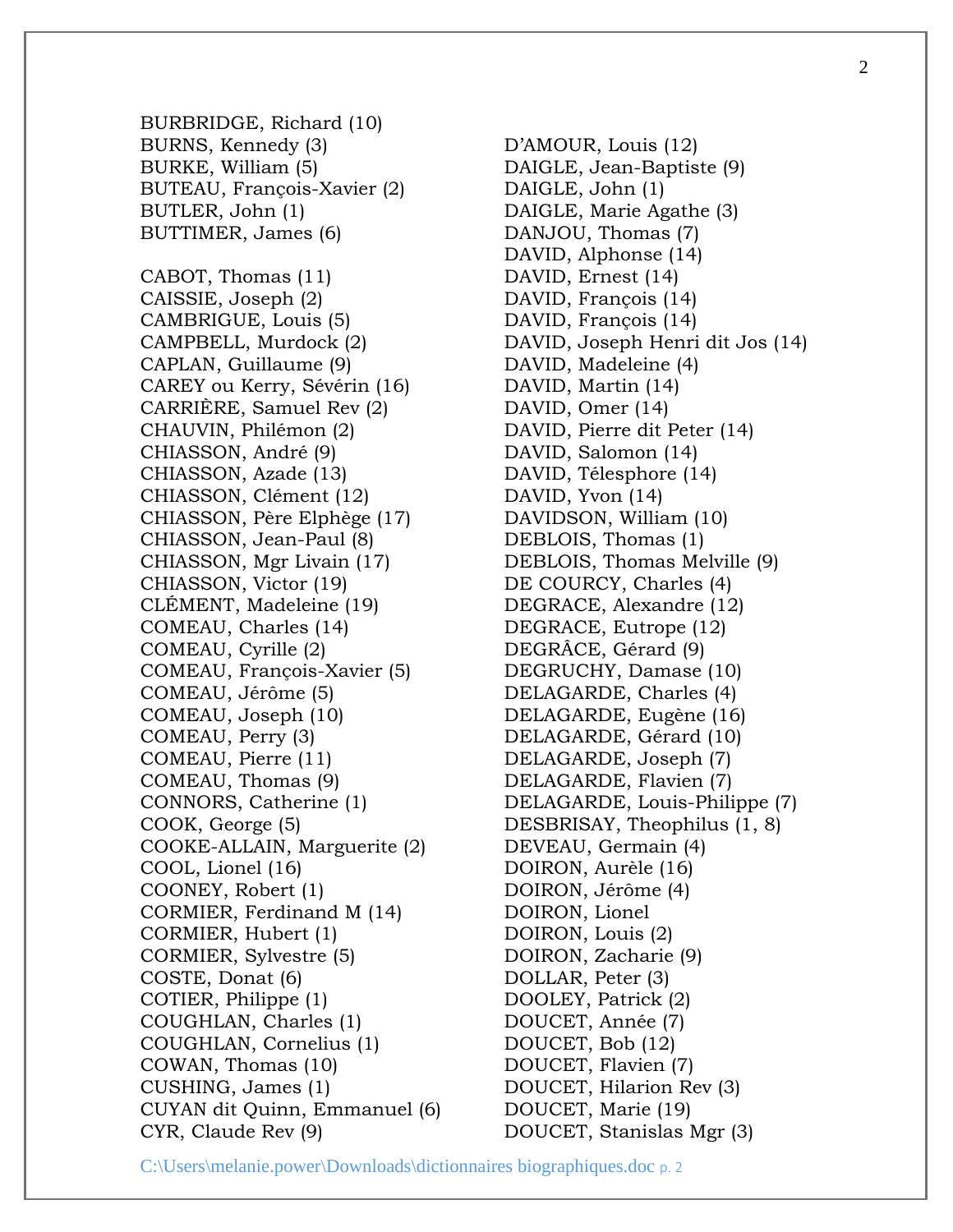DOUCET, William D. (12) DOWNING, Anthime (17) DOWNING,Marie (19) DOYLE, John (2) RAINVILLE, Berthe Sr Fauteux (9) DRYSDALE, George (4) DRYSDALE, William (4) DUCLOS, Adelard (15) DUCLOS, Alexis dit Alec (15) DUCLOS, Charles (15) DUCLOS, Claire Line (15) DUCLOS, Clément (16) DUCLOS, Sr Élizabeth (15) DUCLOS, Jean Éloi (15) DUCLOS, Sr Geneviève (15) DUCLOS, Geoffrey (15) DUCLOS, Germain (15) DUCLOS, Gustave (15) DUCLOS, Jean Flavien (15) DUCLOS, Jean-Paul (15) DUCLOS, Lazare (15) DUCLOS, Méderic (15) DUCLOS, Olivier (15) DUCLOS, Pierre (15) DUCLOS, Zéphirin dit Sévérin (15) DU FEU, Pierre (11) DUFOUR, Henri (1) DUGAS-PINET, Délima (13) DUGAS, Georges (17) DUGAS, Germain (15) DUGAS, Henri (8) DUGAS, Jean-Baptiste dit John (17) DUGAS, Joseph (2) DUGAS, Laurent (19) DUGAS, Marie Judith (4) DUGAS, Maxime M (15) DUGAS, Nazaire (5) DUGUAY, Alexis (6) DUGUAY, André (16) DUGUAY, Blaise (15) DUGUAY, Edgar (12) DUGUAY, Eucher (7) DUGUAY, Louis (16) DUGUAY, Ludgère (8) DUGUAY-COURCHESNE, Odile (7) DUMARESQ, François (12) DUMARESQ, Samuel (12)

DUMAS, Gustave (2) DUPONT, Prospère (2) DUVAL, Amice (1) DUVAL, George (1) DUVAL, Philippe (1) DWYRE, George W (12) EGRE, Guillaume (1) FALLE, Thomas (1) FERGUSON, Frank (1) FERGUSON, Oneil Rev (6) FITZPATRICK, Edward (1) FOLEY William Patrick (16) FOREIN, James (2) FOSSARD, Louis V (1) FOURNIER, Théotime (6) FRANSBLOW, Jacob (14) FRIGAULT, Pierre (4) FRIOLET, Victor (1) FULLERTON, Francis (1) GAGNON, Louis Rev (4) GAGNON, Pascal (2) GAGNON, Régis (2) GALLANT, Eugénie (17) GALLIEN, Arthur Rev (9) GATAIN, Francis (2) GAUDET, Gustave (17) GAUVIN, Charles (3) GAUVIN, Francella (19) GAUVIN, Georges Rev. (4) GAUVIN, Philomène (16) GAUVIN, Prospère (11) GEOFFROY, Jean (1) GERMAIN, J. Alfred B (1) GIBBS, Valentine (7) GIONET, Cécile (19) GIONET, Eutrope Richard (19) GIONET, Imelda (19) GIONET, Onésime (18) GODIN, Alfred (Fred) (19) GODIN, Angélie (19) GODIN, Diana (19) GODIN, Edouard (15) GODIN, Jean-Louis (10) GODIN, Jeanne (19)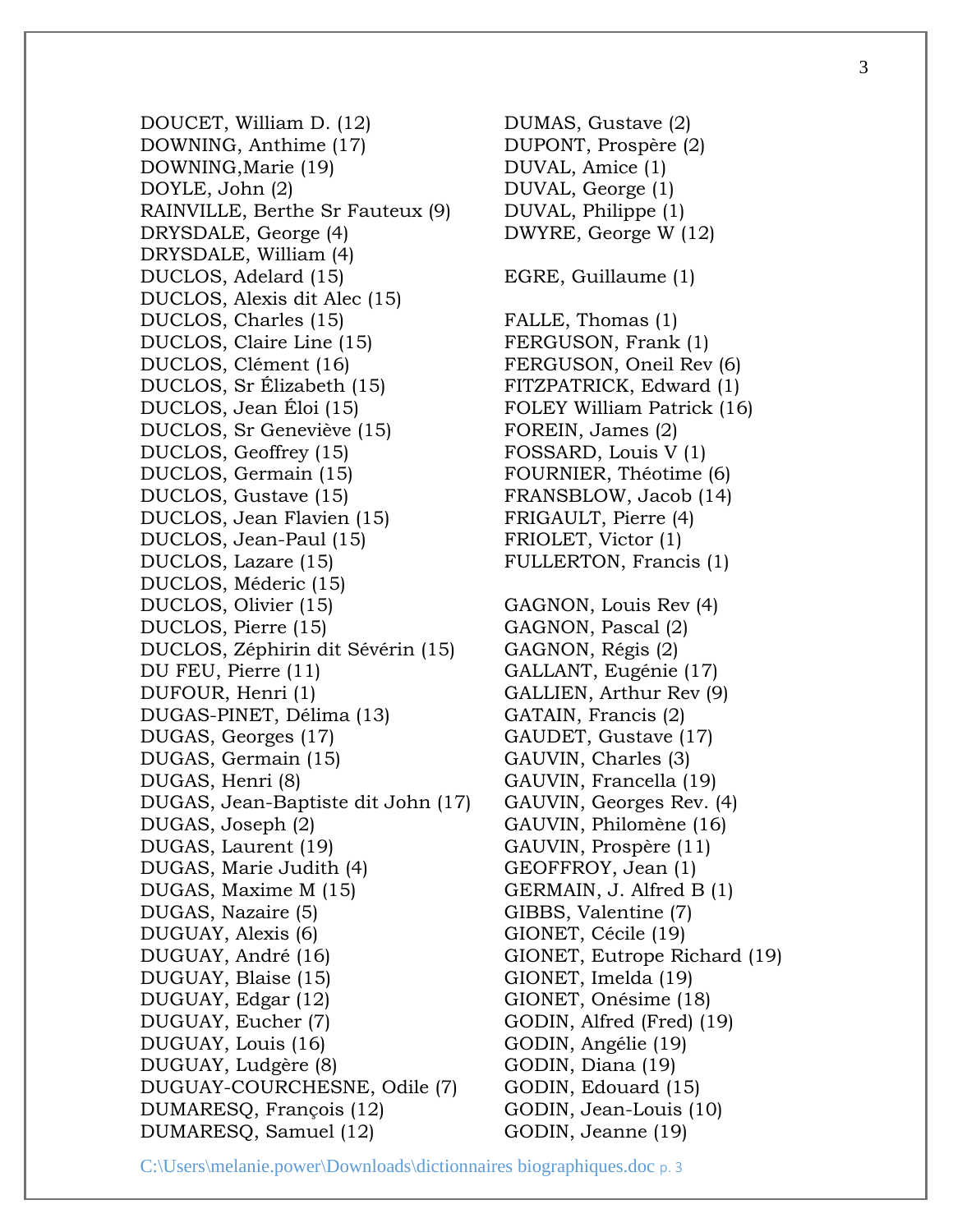GODIN, Joseph (5) GODIN, Joseph Eustache (19) GODIN, Louis C. (19) GODIN, Marcelline (6) GODIN, Marie-Anne (19) GODIN, Martin (19) GODIN, Maxime (8) GOGUEN, Théophile (11), (19) GOGUEN MANZEROLLE, Yvonne(19) GOUPIL, Joseph (4) GOURET, J Barthélémi (1) GOURET, Joseph (12) GRANT, Mary Ann (5) GRANT, Jean (18) GRANT, Marcel (18) GUITTARD, François (2) GUITTARD, Joseph (5) HACHÉ, André (19) HACHÉ, Augustin (11) HACHÉ, Bennett (9) HACHÉ, Camille (19) HACHÉ, Carmelle (12) HACHÉ, Élmire (13) HACHÉ, Geneviève (19) HACHÉ, Harry Benedict (10) HACHÉ, Henri (12) HACHÉ, John (8) HACHÉ, Joseph (7) HACHÉ, Joseph (19) HACHÉ, Joséphine Annonciade (19) HACHÉ, Juste (1) HACHÉ, Léo (13) HACHÉ, Léona (14) HACHÉ, Louis D. (7) HACHÉ, Romain (4) HACHÉ, Séraphin (13) HACHÉ, Vénérande (19) HACHÉ, Père Vincent (17) HACHÉ, Wilfred (19) HACHÉ SIVRET, Régina (19) HAGAR, Benjamin (3) HALL, Amos John (15) HALL, Thomas (3) HARPER, Robert (3)

IMHOFF, Cornelius (13) JEAN, Louis (6) JEAN, Luc (6) JEAN, Lucien (17) JULIANO, Nazaire (15) KERRY, Wilfred (6) LABILLOIS, Charles (1) LABRIE, David (5) LACASSE, frère Albert (19) LACROIX, Jean (17) LAFOLLEY, Henry (8) LAFRANCE, Charles-Edouard (3) LAGACÉ, Philomène (19) LAINE, Henri (12) LAJAT, Félix Rev (1) LAMBERT, Maxime (13) LAMONDE, François Rev (5) LANDRY, Alexis (3) LANDRY, Arcade (5) LANDRY, Augustin (2, 3) LANDRY, Daniel D. (13) LANDRY, Fidèle (19) LANDRY, Frank A. (13) LANDRY, Fred O. (13) LANDRY, Frédéric (7) LANDRY, Honoré (11) LANDRY, Hughes (12) LANDRY, Jean-Louis (13) LANDRY, Marie-Rose (5) LANDRY, Michel (2) LANDRY, Sarah Anne(Cyrianne) (19) LANDRY, Stanislas (13) LANDRY, Théophile (13) LANDRY, Ubalde (13) LANDRY, Valentin (4) LANG, Alfred Rev (7) LANGLAIS, Alphonse (7) LANTEIGNE, Alma (16) LAPLANTE, Jean-Philéas (5) LAPLANTE, Léopold (12) LATULIPPE, Nicolas (5) LAVIGNE, Jean (3) LAVIGNE, John (8) LAVIGNE, John (13)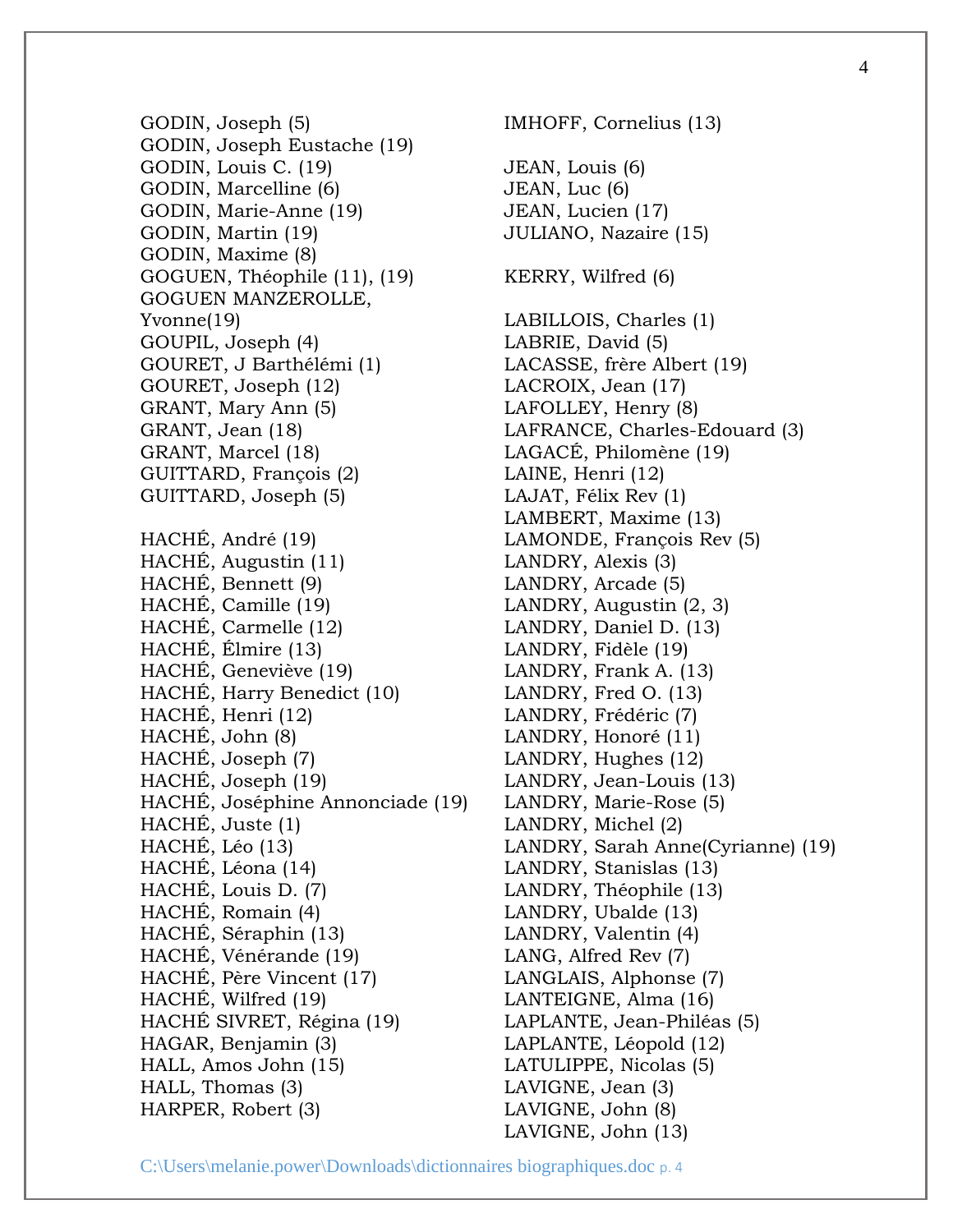LAVIGNE, Narcisse (3) LEAHY, Elizabeth (8) LEBASTARD, Prospère Rev (4) LEBLANC, Hélène (5) LEBOUTHILLIER, Joseph (9) LEBRETON, frère Clarence (14) LEBRETON, Jérémie (4) LECOMTE, Georges (4) LEDONTEC, Dr (12) LEGARREC, Julien (7) LEGER, Hélène (19) LEGER, John P (8) LEGER, Séraphin (5) LEGER, Stanislas O (2) LEGER, Théophile (4) LEGERE, Jean-Louis (18) LEGRESLEY, Elie (7) LEGRESLEY, François (1) LEGRESLEY, Joseph (5) LEGRESLEY, Léandre (19) LEGRESLEY, Stanislas dit Stan (17) LEJEUNE, Pierre (4) LETSON, George (2) L'HUILLIER, Louis-Michel (3) LOSIER, Adèle (16) LOSIER, Alexandrine Sr Ethelbert (10) LOSIER, Arthur (12) LOSIER, Avila (6) LOSIER, Évangeline (16) LOSIER, Estelle (16) LOSIER, Hedwidge (16) LOSIER, Joseph F. (16) LOSIER, Laura (14) LOSIER, Léontine (16) LOSIER, Louisa (16) LOSIER, Marie (16) LOSIER, Prosper (1) LOSIER, Rose-Anna (16) LOSIER, William Arthur (14) LUCE, Philippe Jr (8) LUCE, Philippe Sr (8)

MALLET, Jean (3) MANZEROLLE, Raoul (19) MANZEROLLE, William (19) MANZEROLLE, Willie (7) MARKS, John (2)

MARQUIS, George Renwick (8) MARSOLIAU, Léonce Rev (7) MARTIG, John (8) MARTIN, Marcel (2) MARTIN-BELANGER, Léda (8) MARQUI DE MISKOU, Abbé Michel de Saint-Martin (14) MAYNARD, Rev (2) MCGRAW, Onésime (15) MCGRAW, Raphaël (14) MICHAUD, Joseph-Napoléon (6) MICHEL, Jean-Marie Dr.(18) MOROAN, Jean-Marie (3) MOURANT, John William (3) MUNRO, William Johnson (2) MacDONNELL, George (1) McMANUS, Francis (1) MacNAUGHTON, John (2) MacNAUGHTON, Patrick (2) McDONALD, Lawson Rev (11) NAPIER, Samuel (11) NAPIER, William (11) NARDINI, Eugène (4) NICHOLSON, James (1) NIXON, Robert Watson (2) NOËL, Frère Louis, o.m.i., missionnaire (13) O'CORCORAN, John (4) O'KANE, Thomas (9) OUELLETTE, Edmond (14) PAGE, Marie (2) PALLOT, Charles John (8) PALLOT, George (16) PARISE, Michel (3) PATTERSON, James Rev (3) PAULIN, Sébastien (3) PELLETIER, Joseph Rev (2) PELLETIER, Lambert (2) PETERS, Richard (11) PICOT, John (2) PINET, Avilas (13) PINET, Christine (19)

PINET, Philomène (19)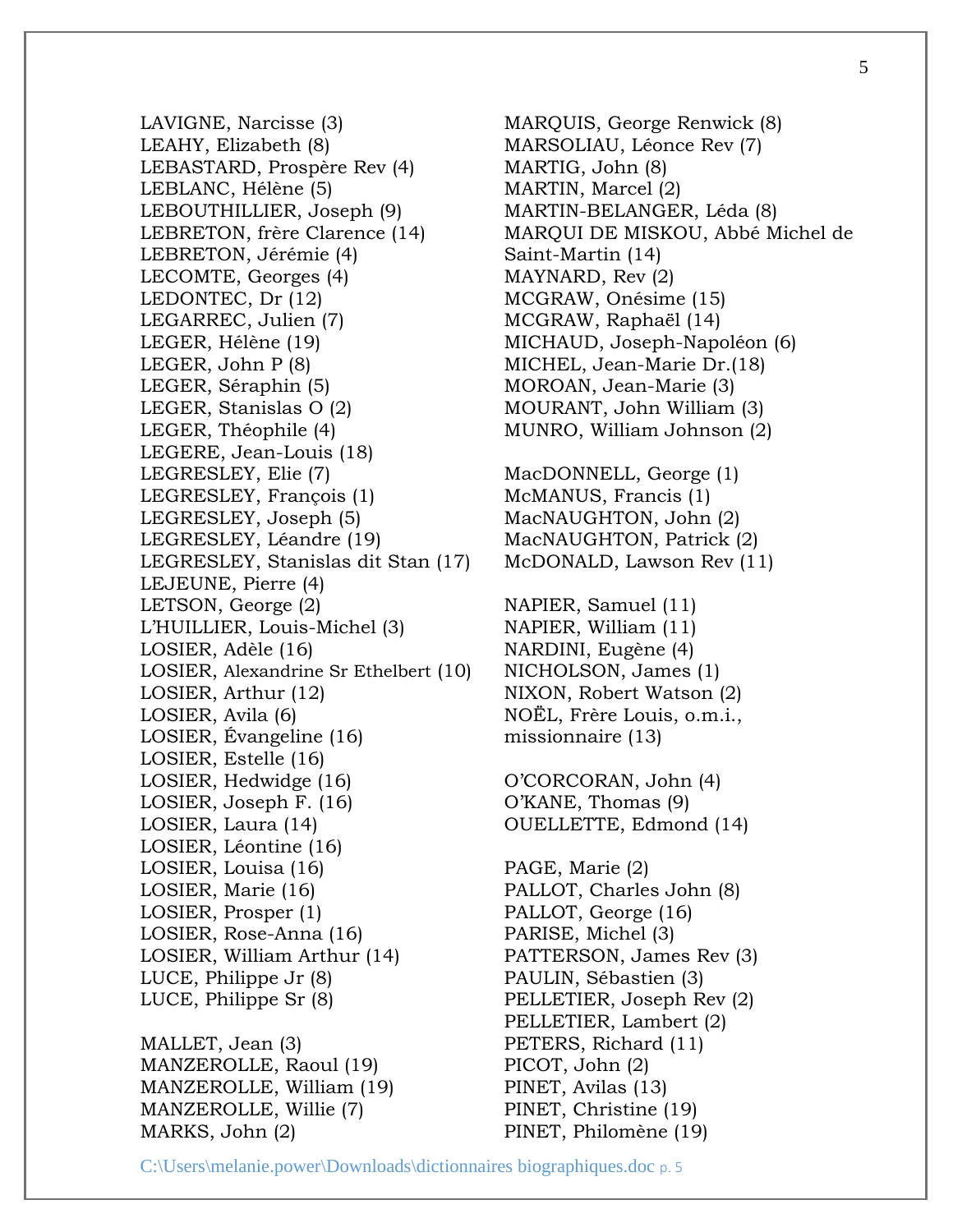PITON, Abraham (3) POIRIER, Charles (10) POIRIER, Edmond (17) POIRIER, Herménegilde (5) POIRIER, Joseph (2,9) PORLIER, Narcisse (2) POWER, James (9) POWER, Robert (14) PYE, Thomas (2) QUENAULT, Honoré (8) QUINN (Cuyan), Emmanuel (6) RESCH, Louis Pantaléon (2) RICHARD, James (6) RIORDON, Guy F.H. (19) RIOUX, Jean-Guy (18) ROBERT, Frs Rev (4) ROBICHAUD, Edmund (18) ROBICHAUD, Emeline (Battah) (18) ROBICHAUD, Eugène (11) ROBICHAUD, Ferdinand (5) ROBICHAUD, François (5) ROBICHAUD, Frs-Xavier Rev (4) ROBICHAUD, Hubert (5) ROBICHAUD, Isidore (3) ROBICHAUD, Jean J (11) ROBICHAUD, Jean Rev (9) ROBICHAUD, Julie (3) ROBICHAUD, Lévina (19)# ROBICHAUD, Ludger (8) ROBICHAUD, Marcel (4) ROBICHAUD, Marguerite (6) ROBICHAUD, Marie (19) ROBICHAUD, Marie-Émelie (3) ROBICHAUD, Maxime (4) ROBICHAUD, Philomène (6) ROBICHAUD, Pierre (4) ROBICHAUD, Pierrot (15) ROBICHAUD, Nora (18) ROBICHAUD, Séraphie (3) ROBICHAUD, Vénérande (2) ROBICHAUD, Vénérande II (2) ROBICHAUD, Vincent Rev (11) ROGERS, James Mgr (3) ROSS, John (2) ROUSSEL, Basile (7)

ROUSSEL, Didier (4) ROUSSEL, Jean-Louis (6) ROUSSEL, Lazare (6) ROY, Louis Valmond (11) ROY, Napoléon (6) ROY, Thomas (4) SAINDON, Joseph Rev (4) SANTIN, Angelo (17) SAVOIE, André (à Toto) (18) SAVOIE, Aman (2) SAVOIE, Bernard (5) SAVOIE, Francis (6) SAVOIE, Georges (6) SAVOIE, Jack (8) SAVOIE, Joseph (6) SAVOIE, Julie (5) SAVOIE, Léon (5) SAVOIE, Romain (3) SAVOIE, Thérèse (16) SCULLY, Marcus (6) SEWELL, John (19) SHANNON, Wilfred Rev (10) SICOTTE, M. Philomène Sr (5) SIMARD, Ludger (14) SIVEWEIGHT, John (3) SIVRET, Gérard (16) SMETHURST, Gamaliel (1) SMITH, Alfred Corbett (1) SMITH, James (5) SMITH, Joseph (2) SONIER, Azade (6) SORMANY, Henri Armand (1) SORMANY, Rev (10) STERLING, Wm Arthur (2) ST-COEUR, Olivier (6) STE-CROIX, Nicolas François de (14) SWINNEY, Henry Hoste (3) TAYLOR, Charlotte (2) TAYLOR, William (11) TEAGUE, Jacob (4) TÉTRAULT, Roch (13) THÉRIAULT, Agapit (13) THÉRIAULT, Alphonsine (19) THÉRIAULT, Arthur (19) THÉRIAULT, Benjamin (13)